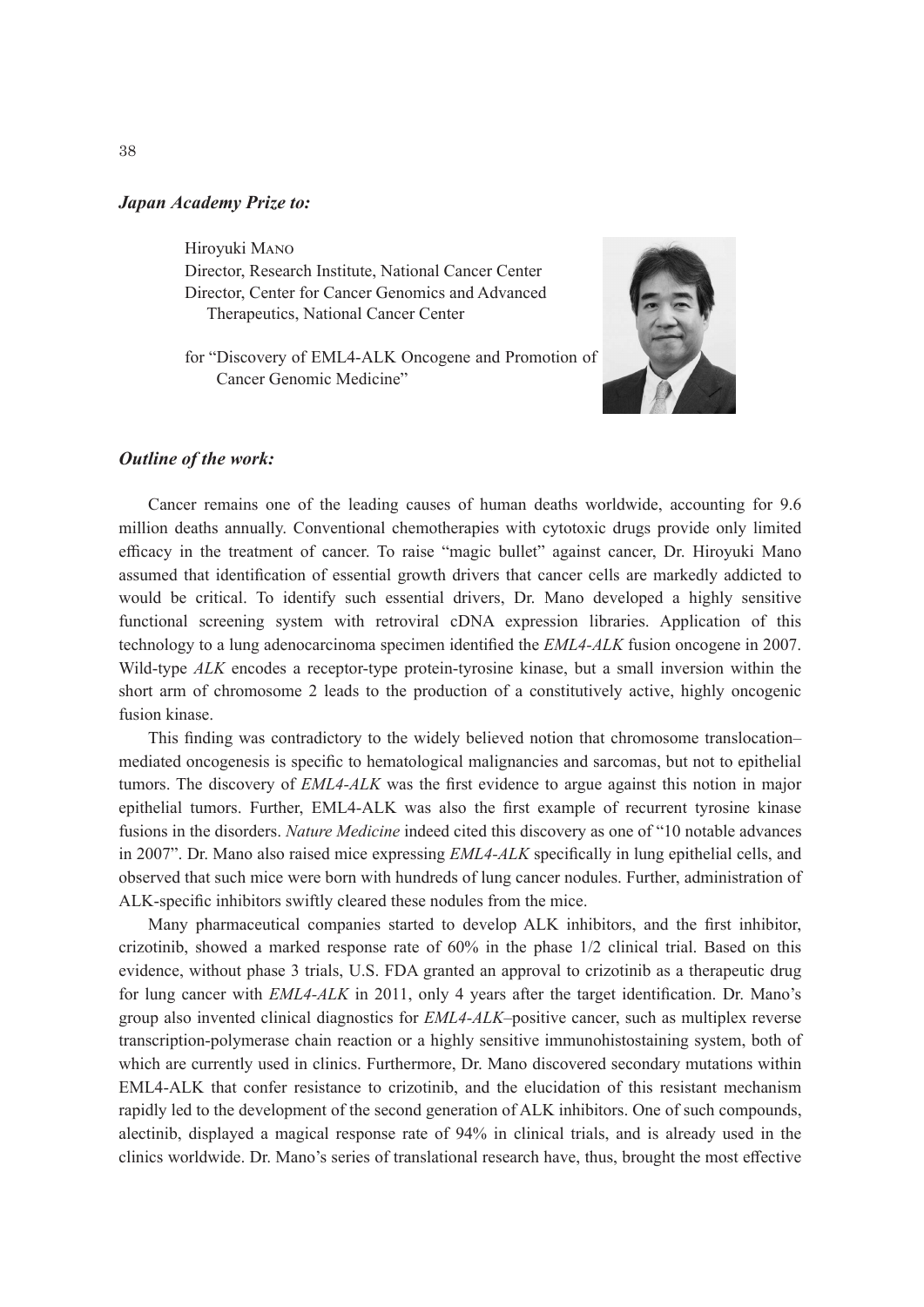drug to patients with epithelial tumors.

Dr. Mano further discovered *ROS1*-fusion and *RET-*fusion oncogenes in lung adenocarcinoma. So, together with the identification of oncogenic mutations in *EGFR*, lung adenocarcinoma is now revealed to be an amalgamation of cancer subgroups each carrying specific oncogenes. On the other hand, many *ALK* fusions have been identified in various cancers. *ALK* becomes oncogenic through the fusion to *EML4* or *KIF5B* in lung cancer, to *NPM1* in lymphoma, to *VCL* in renal cancer, to *TPM3/4* in sarcoma, and to *FN1* in other cancers. Given that all such tumors share an essential growth driver (highly activated ALK), Dr. Mano proposed that all such cancers are collectively called "ALKoma", an early example of essential growth driver–dependent, beyond-organ classification scheme of cancer. This notion marked the dawning of an era of cancer genomic medicine.

To accelerate the realization of cancer genomic medicine, Dr. Mano developed a highthroughput functional annotation system for variants of unknown significance (VUS) found in the cancer genome. He also invented "Todai OncoPanel" (TOP panel), a multigene panel test that can sensitively and reliably detect gene fusions in addition to single nucleotide variations and copy number variations from formalin-fixed paraffin-embedded cancer specimens. The University of Tokyo Hospital has conducted an advanced medical care B with the TOP panel.

As described above, Dr. Mano's achievements are exceptionally broad and, at the same time, highly important; from basic research of technology development, to discovery of oncogenes, invention of diagnostic tests for cancer, and to a proposal of cancer genomic medicine scheme. By doing so, Dr. Mano has saved lives of tens of thousands of patients, and greatly promoted the cancer genomic medicine.

## **List of Main Publications**

#### **Book**

1. Mano, H: Chromosomal translocations in lung cancer. In "Chromosomal Translocations and Genome Rearrangements in Cancer" (eds. Rowley, JD, Le Beau, MM, and Rabbitts, TH). Springer International Publishing (Switzerland), pp. 403–416, 2015.

## **Review Articles**

- 1. Mano, H: Non-solid oncogenes in solid tumors: *EML4-ALK* fusion genes in lung cancer. *Cancer Sci.*, 99; 2349–2355, 2008.
- 2. Mano, H: ALKoma: A cancer subtype with a shared target. *Cancer Discov.*, 2; 495–502, 2012.

# **Research Articles**

- 1. Soda, M, Choi, YL, Enomoto, M, Takada, S, Yamashita, Y, Ishikawa, S, Fujiwara, S, Watanabe, H, Kurashina, K, Hatanaka, H, Bando, M, Ohno, S, Ishikawa, Y, Aburatani, H, Niki, T, Sohara, Y, Sugiyama, Y, and Mano, H: Identification of the transforming *EML4-ALK* fusion gene in non-small-cell lung cancer. *Nature*, 448; 561–566, 2007.
- 2. Takada, S and Mano, H: Profiling of microRNA expression by mRAP. *Nat. Protoc.*, 2; 3136– 3145, 2007.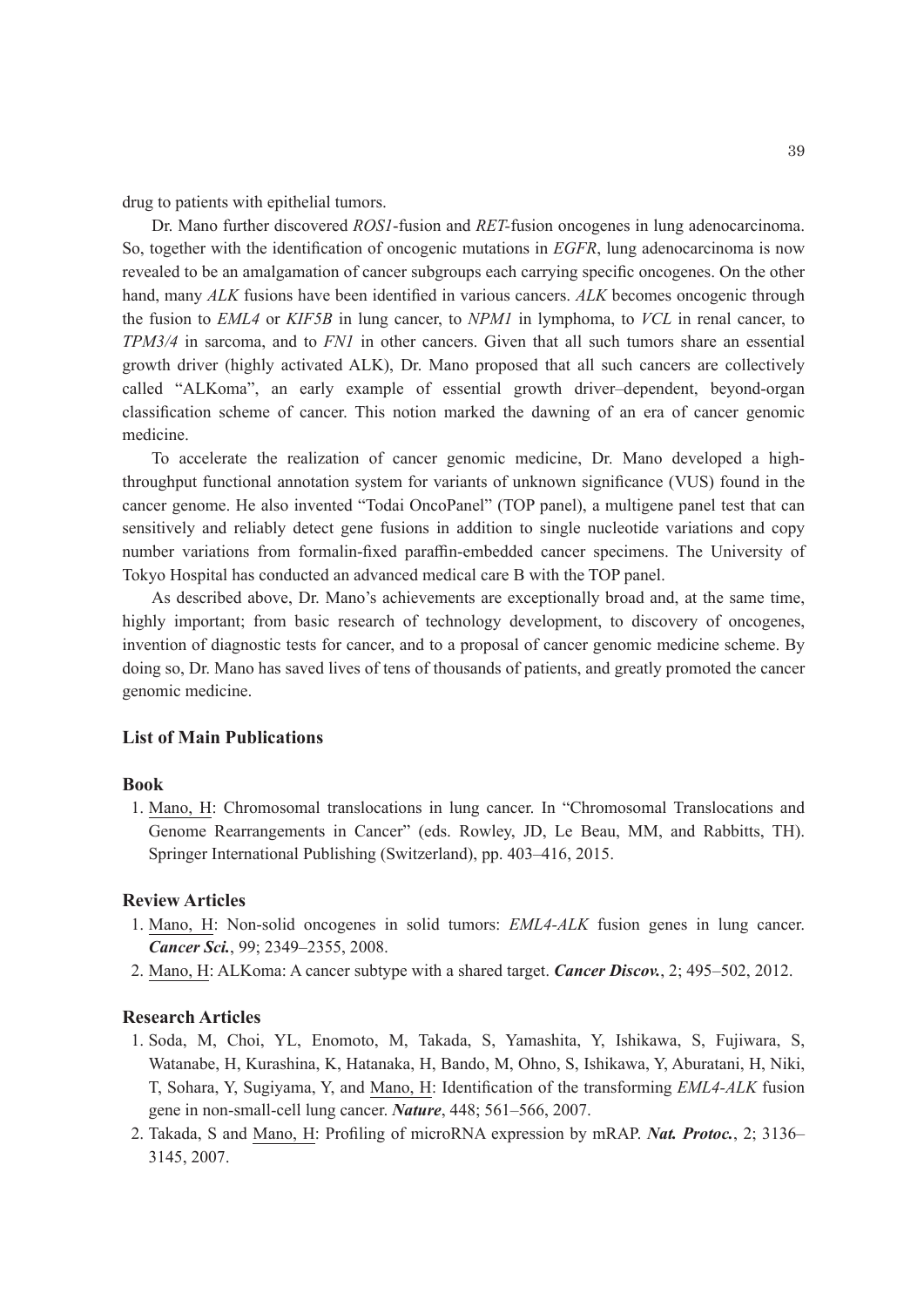- 3. Chen, Y, Takita, J, Choi, YL, Kato, M, Ohira, M, Sanada, M, Wang, L, Soda, M, Kikuchi, A, Igarashi, T, Nakagawara, A, Hayashi, Y, Mano, H and Ogawa, S: Oncogenic mutations of ALK kinase in neuroblastoma. *Nature*, 455; 971–974, 2008.
- 4. Choi, YL, Takeuchi, K, Soda, M, Inamura, K, Togashi, Y, Hatano, S, Enomoto, M, Hamada, T, Haruta, H, Watanabe, H, Kurashina, K, Hatanaka, H, Ueno, T, Takada, S, Yamashita, Y, Sugiyama, Y, Ishikawa, Y and Mano, H: Identification of novel isoforms of the *EML4-ALK* transforming gene in non–small cell lung cancer. *Cancer Res.*, 68; 4971–4976, 2008.
- 5. Soda, M, Takada, S, Takeuchi, K, Choi, YL, Enomoto, M, Ueno, T, Haruta, H, Hamada, T, Yamashita, Y, Ishikawa, Y, Sugiyama, Y and Mano, H: A mouse model for *EML4-ALK*-positive lung cancer. *Proc. Natl. Acad. Sci. U.S.A.*, 105; 19893–19897, 2008.
- 6. Takeuchi, K, Choi, YL, Soda, M, Inamura, K, Togashi, Y, Hatano, S, Enomoto, M, Takada, S, Yamashita, Y, Satoh, Y, Okumura, S, Nakagawa, K, Ishikawa, Y and Mano, H: Multiplex reverse transcription-PCR screening for *EML4-ALK* fusion transcripts. *Clin. Cancer Res.*, 14; 6618–6624, 2008.
- 7. Takeuchi, K, Choi, YL, Togashi, Y, Soda, M, Hatano, S, Inamura, K, Takada, S, Ueno, T, Yamashita, Y, Satoh, Y, Okumura, S, Nakagawa, K, Ishikawa, Y and Mano, H: KIF5B-ALK, a novel fusion oncokinase identified by an immunohistochemistry-based diagnostic system for ALK-positive lung cancer. *Clin. Cancer Res.*, 15; 3143–3149, 2009.
- 8. Choi, YL, Soda, M, Yamashita, Y, Ueno, T, Takashima, J, Nakajima, T, Yatabe, Y, Takeuchi, K, Hamada, T, Haruta, H, Ishikawa, Y, Kimura, H, Mitsudomi, T, Tanio, Y and Mano, H: EML4- ALK mutations in lung cancer that confer resistance to ALK inhibitors. *N. Engl. J. Med.*, 363; 1734–1739, 2010.
- 9. Takeuchi, K, Soda, M, Togashi, Y, Suzuki, R, Sakata, S, Hatano, S, Asaka, R, Hamanaka, W, Ninomiya, H, Uehara, H, Choi, YL, Satoh, Y, Okumura, S, Nakagawa, K, Mano, H and Ishikawa, Y: RET, ROS1 and ALK fusions in lung cancer. *Nat. Med.*, 18; 378–381, 2012.
- 10. Ng, KP, Hillmer, AM, Chuah, CTH, Juan, WC, Ko, TK, Teo, ASM, Ariyaratne, PN, Takahashi, N, Sawada, K, Fei, Y, Soh, S, Lee, WH, Huang, JWJ, Allen, JC, Jr, Woo, XY, Nagarajan, N, Kumar, V, Thalamuthu, A, Poh, WT, Ang, AL, Mya, HT, How, GF, Yang, LY, Koh, LP, Chowbay, B, Chang, CT, Nadarajan, VS, Chng, WJ, Than, H, Lim, LC, Goh, YT, Zhang, S, Poh, D, Tan, P, Seet, JE, Ang, MK, Chau, NM, Ng, QS, Tan, DSW, Soda, M, Isobe, K, NÖthen, MM, Wong, TY, Shahab, A, Ruan, X, Cacheux-Rataboul, V, Sung, WK, Tan, EH, Yatabe, Y, Mano, H, Soo, RA, Chin, TM, Lim, WT, Ruan, Y and Ong, ST: A common *BIM* deletion polymorphism mediates intrinsic resistance and inferior responses to tyrosine kinase inhibitors in cancer. *Nat. Med.*, 18; 521–528, 2012.
- 11. Soda, M, Isobe, K, Inoue, A, Maemondo, M, Oizumi, S, Fujita, Y, Gemma, A, Yamashita, Y, Ueno, T, Takeuchi, K, Choi, YL, Miyazawa, H, Tanaka, T, Hagiwara, K and Mano, H: A prospective PCR-based screening for the *EML4-ALK* oncogene in non–small cell lung cancer. *Clin. Cancer Res.*, 18; 5682–5689, 2012.
- 12. Kawazu, M, Ueno, T, Kontani, K, Ogita, Y, Ando, M, Fukumura, K, Yamato, A, Soda, M, Takeuchi, K, Miki, Y, Yamaguchi, H, Yasuda, T, Naoe, T, Yamashita, Y, Katada, T, Choi, YL and Mano, H: Transforming mutations of RAC guanosine triphosphatases in human cancers. *Proc. Natl. Acad. Sci. U.S.A.*, 110; 3029–3034, 2013.